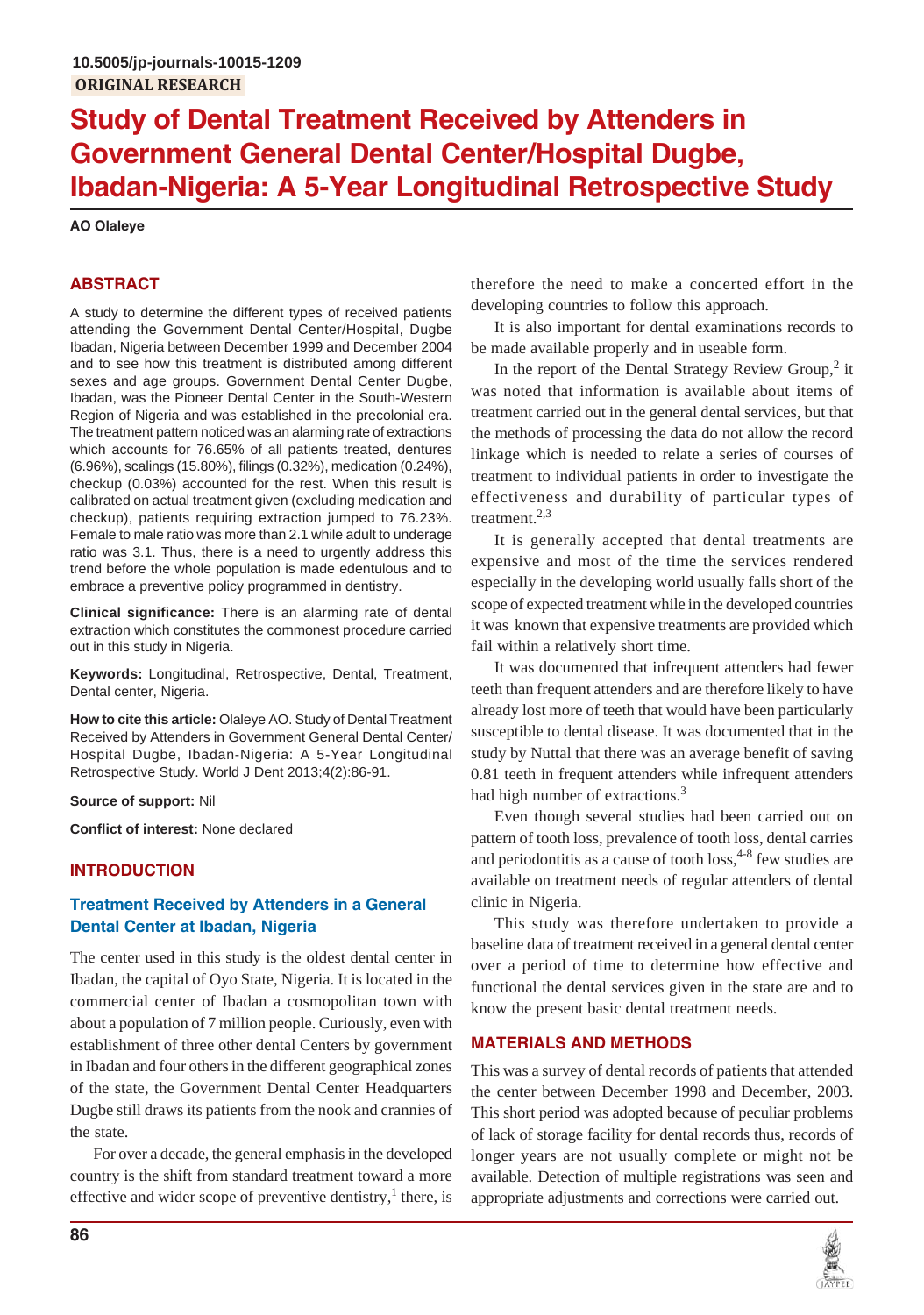There was not enough space to store records of longer years thus, there is continuous destruction of old records more than 5 years and occasional incorrect handling of records.

Once a patient registers about a year ago and he returns to the center, a new card is usually procured and all these made sorting laborious.

During the 5-year period, repetition of registration was carefully sorted out and eliminated so as to be sure of the accurate number of patients that attended the clinic. All previous registrations for any patient were picked and attached together.

This study was not for frequent or infrequent attenders but to determine the courses of treatments given over the 5 years periods.

Part of the problems encountered was that most of the time there was no full dental charting of missing and present teeth, however, all the carious teeth and those to be treated were usually charted.

Three types of records were created for this study. The initial one contained all the names of patients that attended the clinic from day one of the study to the last day of the study. This record was the daily attendance and was numbered as such.

The second record was done alphabetically with new column for the numbering so that no record will be missed out. The column for the numbering according to the days of attendance was still retained to enable each record to be traced.

Four main parameters were used in detecting any patient with dual or more registration and these are names, age, sex and areas of residence.

The treatments carried out were categorized as follow:

- 1. Dental checkup
- 2. Extraction
- 3. Restorations (fillings)
- 4. Root canal treatments
- 5. Dentures
- 6. Scaling and polishing
- 7. Medication

#### **RESULTS**

After the detection of multiple registrations, corrections and adjustment were carried out. A total of 25,369 patients reported in the dental center for treatment and the courses of treatment needed were 42,523. However, thirteen thousand one hundred and fifty-four courses of treatment (13,154) were carried out on eleven thousand two hundred and sixty-four patients (11,264) which translates to an average of 1.17 courses of treatment per patient whereas 1.68 courses of treatment per patient was needed.

In the same vein 11, 264 patients were treated out of 25,369 meaning that only two out of five patients were treated (44.40%) and 30.93% of the total courses of treatment needed were carried out.

The distribution pattern of different treatments, courses of treatment and number of patients treated in each category is as seen in Table 1.

About 30 patients reported for medication and checkup and when these number, were excluded, it does not affect significantly the result of this study. Elimination of these patients from the records shows that 44.33% of patients that reported were treated while 30.88% of the total courses of treatment needed were carried out.

The patients that needed medications were those who did not need any dental interventions and these include first time pericoronitis, fungal infection, sinusitis that present as apical periodontitis, etc therefore in the subsequent result presentation and discussion, these sets of patients will not be included.

Table 2 showed that the number of patients needing dental prophylaxis, amalgam filings, removable partial dentures and extractions were 2,002, 2,788, 3,225 and 17,323 respectively whereas the courses of treatment needed were 2,242, 4,094, 3,404, 32,753 respectively bringing the average course of treatment needed for each procedure to between 1.06 and 1.89 (see Table 2).

The actual treatment given to number of patients treated were, dental prophylaxis (1,780 patients), amalgam filling (36), removable denture (784) while extraction accounted

| <b>Table 1:</b> Attendance and treatment chart |                                      |                                    |                                     |                                                   |  |
|------------------------------------------------|--------------------------------------|------------------------------------|-------------------------------------|---------------------------------------------------|--|
| Type of treatment                              | No. of patients<br>needing treatment | <b>Courses treatment</b><br>needed | No. of patients<br>actually treated | No. of courses<br>given to the patient<br>treated |  |
| Checkup                                        | 10                                   | 10                                 | 10                                  | 10                                                |  |
| Checkup medications                            | 30                                   | 30                                 | 30                                  | 30                                                |  |
| Dental prophylaxis                             | 2,002                                | 2,242                              | 1,780                               | 1,882                                             |  |
| Amalgam                                        | 2,788                                | 4,094                              | 36                                  | 36                                                |  |
| Removable dentures                             | 3,226                                | 3,404                              | 784                                 | 798                                               |  |
| Extraction                                     | 17,323                               | 32,753                             | 8,634                               | 10,408                                            |  |
| Total                                          | 25,369                               | 42,523                             | 11,264                              | 13,154                                            |  |

*World Journal of Dentistry, April-June 2013;4(2):86-91* **87**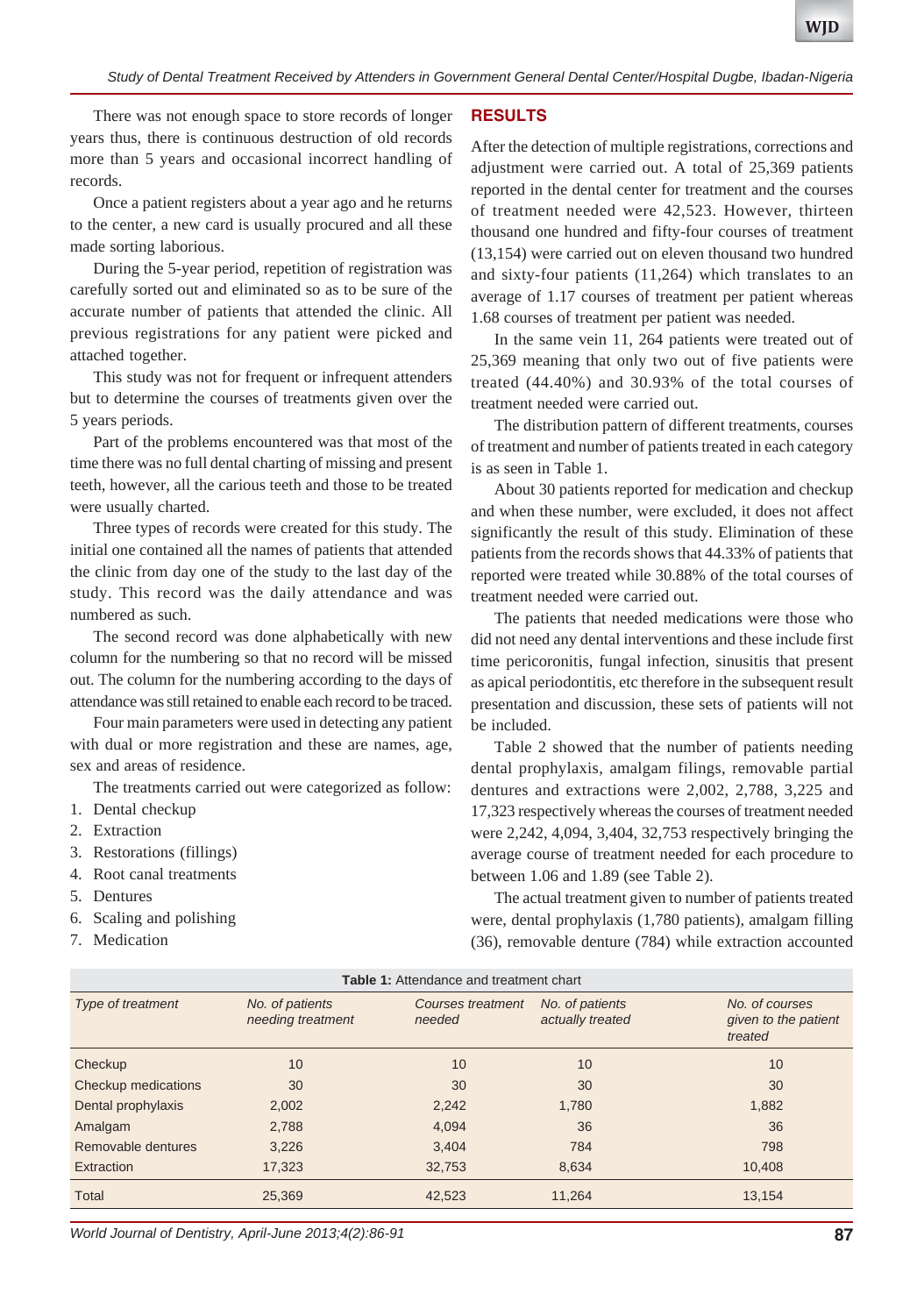| <b>Table 2: Treatment needs of patients</b> |                         |                             |                                           |  |
|---------------------------------------------|-------------------------|-----------------------------|-------------------------------------------|--|
| Type of treatment needed                    | No. of patients treated | No. of courses of treatment | Average course of treatment<br>per person |  |
| Dental prophylaxis                          | 1,780                   | 1,882                       | 1.06                                      |  |
| Amalgam fillings                            | 36                      | 26                          | 1.00                                      |  |
| Removable partial denture                   | 784                     | 798                         | 1.02                                      |  |
| Extraction                                  | 8,634                   | 10.408                      | 1.22                                      |  |
| Total                                       | 11.234                  | 13.124                      | 1.22                                      |  |

| Table 3: Actual treatment procedures carried out |                                      |                                |                                                   |  |
|--------------------------------------------------|--------------------------------------|--------------------------------|---------------------------------------------------|--|
| Type of treatment                                | No. of patients<br>needing treatment | Courses of treatment<br>needed | Average course of treatment<br>needed per patient |  |
| Dental prophylaxis                               | 2.002                                | 2,242                          | 1.12                                              |  |
| Amalgam fillings                                 | 2.788                                | 4,094                          | 1.47                                              |  |
| Removable partial denture                        | 5.226                                | 5,404                          | 1.06                                              |  |
| <b>Extraction</b>                                | 16.843                               | 32.753                         | 1.82                                              |  |
| Total                                            | 24,859                               | 42.493                         | 1.22                                              |  |

*Note*: 65.93% of the total number of patients needing treatment were treated while 61.47% of the total courses of treatment needed were fulfilled

for 8,634 patients. The courses of treatment given for these procedures were 1,882, 36, 798, 10,408 respectively. The courses of treatment provided for these patients were 1882 for dental prophylaxis, 36 for amalgam fillings, 798 for removable partial denture and 10,408 for extractions. Thus, the average course of treatment given varied from 1.00 to 1.21 (see Table 3).

Out of the 11,234 patients treated, 8,529 were adult (75.92%) while children, which were defined as patients under the age of 16, as at the time of attendance, amounted to 2,705 (24.08%). Courses of treatment given in adult were 9,835 (74.94%) while underaged accounted for 3,289 (25.06%) (Tables 4 and 5).

The total population of patient see by sex distribution showed that female were 8,386 (74.65%) while male were 2,848 (25.35%) whereas 9,885 (95.32%) courses of treatment were carried out on female while makes had 3,239 (24.68%) (Table 6). Sex distribution in underages showed that 1,908 patient were female while males were 979 accounting for 70.54, 29.46% respectively. The 942 and 2,347 courses of treatment were given to males and females accounting for 28.64 and 71.36% respectively (Table 7).

Sex distribution in the adult population revealed that 6,478 female patients were treated as against 2,015 male patients accounting for 75.95 and 24.05% respectively. A total of 7,538 and 2,297 courses of treatment were carried out on female and male respectively (Table 8).

None of the patients in this study can conveniently be termed 'regular' attenders because most of these patients who attended more than once in the 5-year period did so either due to the fact that the course of treatment prescribed were not completed or the treatment could not be started for one reason or the other.

| <b>Table 4:</b> Age grouping for patient treated |                        |       |  |
|--------------------------------------------------|------------------------|-------|--|
|                                                  | No. of patient treated | $\%$  |  |
| Adult                                            | 8,529                  | 75.95 |  |
| Children                                         | 2.705                  | 24.08 |  |
| Total                                            | 11.234                 | 100   |  |

Medical checkup and medication excluded

**Table 5:** Age grouping according to courses of treatment given

|          | Courses of treatment given | %     |
|----------|----------------------------|-------|
| Adult    | 9,835                      | 74.94 |
| Children | 3.289                      | 25.06 |
| Total    | 13.124                     | 100   |

**Table 6:** Total attendance by sex according to courses of treatment and of patient treated

| Sex            | Courses of treatment   | $\frac{0}{0}$  |
|----------------|------------------------|----------------|
| Female<br>Male | 9,885<br>3,239         | 75.32<br>24.68 |
| Total          | 13,124                 | 100            |
| Sex            | No. of patient treated | $\%$           |
| Female         | 8,386                  | 74.65          |
| Male           | 2,848                  | 25.35          |
| Total          | 11,234                 | 100            |

A total of 260 filling (9.42%), 1,882 scaling and polishing  $(6.92\%)$ ,  $6,106$  needed dentures  $(11.42\%)$  while 15,026 extractions 70.36% were carried out.

| Dental checkup        | $3 = 0.03\%$        |
|-----------------------|---------------------|
| Medication            | $27 = 0.24\%$       |
| Fillings              | $36 = 0.32\%$       |
| Scaling and polishing | $1,780 = 15.80\%$   |
| Dentures              | $784 = 6.96\%$      |
| Extractions           | $8,634 = 76.65\%$   |
|                       | $11,264 = 100.00\%$ |

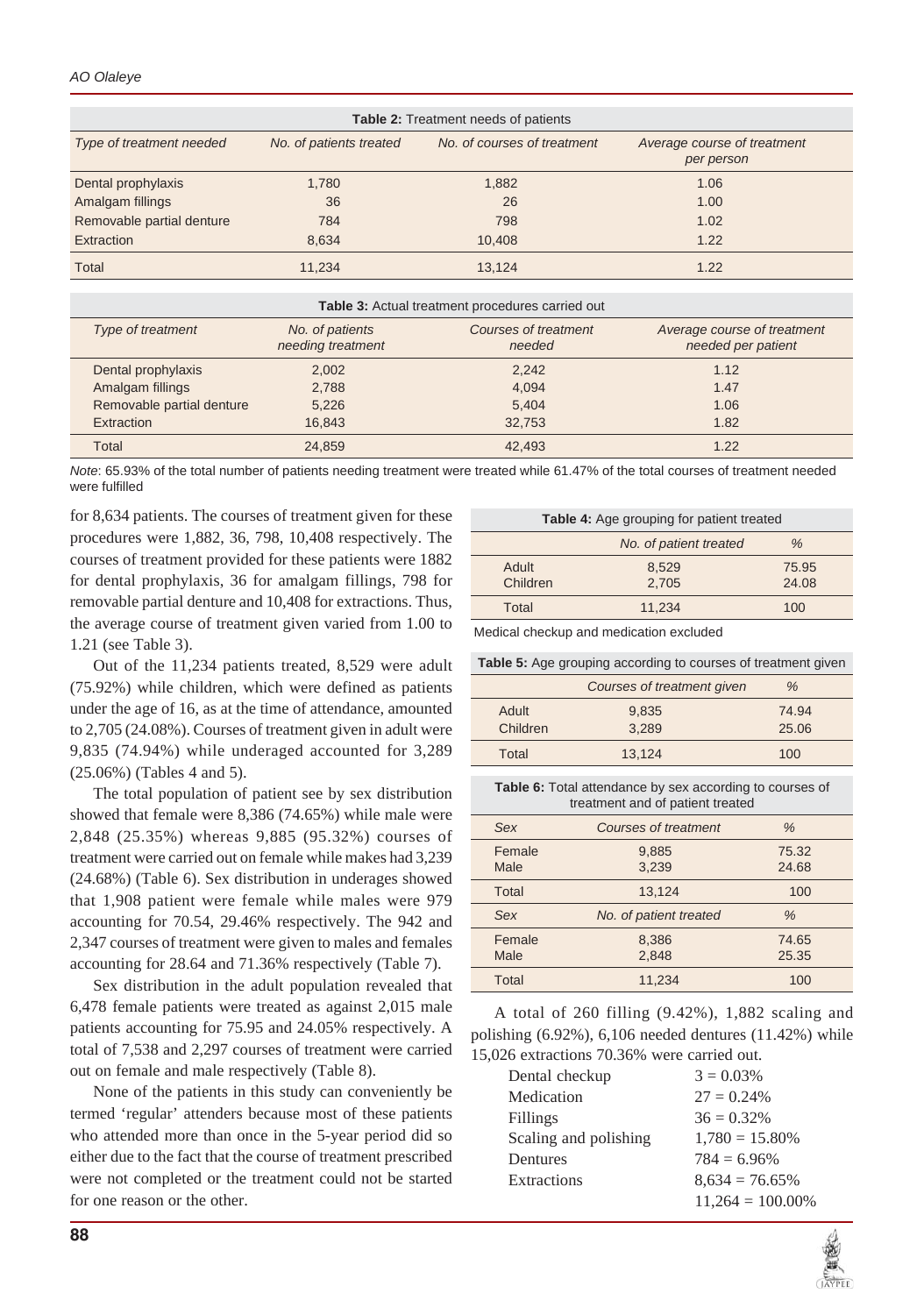*Study of Dental Treatment Received by Attenders in Government General Dental Center/Hospital Dugbe, Ibadan-Nigeria*

| <b>Table 7:</b> Sex distribution in underaged patients |                        |                |  |
|--------------------------------------------------------|------------------------|----------------|--|
| Sex                                                    | Courses of treatment   | $\%$           |  |
| Female<br>Male                                         | 2,347<br>942           | 71.36<br>28.64 |  |
| Total                                                  | 3,289                  | 100            |  |
| Sex                                                    | No. of patient treated | $\%$           |  |
| Female<br>Male                                         | 1,908<br>797           | 70.54<br>29.46 |  |
| Total                                                  | 2.705                  | 100            |  |

| <b>Table 8:</b> Sex distribution in adult patients only                              |                                      |                             |                                 |  |  |
|--------------------------------------------------------------------------------------|--------------------------------------|-----------------------------|---------------------------------|--|--|
| Type of<br>treatment                                                                 | No. of patients<br>needing treatment | No. of<br>patient           | $\%$                            |  |  |
| Dental prophylaxis<br>Amalgam fillings<br>Removable partial<br>denture<br>Extraction | 2,002<br>2,788<br>3.226<br>17,322    | 1,780<br>26<br>784<br>8,634 | 88.91<br>1.29<br>24.30<br>49.84 |  |  |
| Total                                                                                | 25,339                               | 11,234                      | 44.33                           |  |  |

Comparison of treatment given and treatment needed as shown in Table 9 indicated that 0.8% of amalgam fillings needed were carried out, during that period while those for scaling, dentures and extraction were 83.940, 23.44 and 31.78% respectively. Analysis in relation to number of patients needing treatment and those actually treated showed that out of those needing amalgam fillings, only 1.29% were treated, 88.91% of those needing scaling and polishing were treated, 24.30% for removable dentures, while only 49.84% of those needing extraction were treated at the center.

The percentage of patients treated for the various procedures showed that 0.32% had amalgam fillings, 15.80% had dental prophylaxis, 6.96% got dentures while 76.65% had extraction done on them. A total of 11,264 patients received 13,154 courses of treatment and the distribution showed that amalgam fillings accounted for 0.27% of all courses of treatment given, scaling and polishing (14.31%), dentures (6.07%), extraction (79.12%) while checkups and medication accounted for the rest.

Apart form dental prophylaxis that has a high treatment efficiency, one out of two patients that needed treatment were seen while 1 out of three were observed in the courses of treatment given.

| Dental checkup        | $3 = 0.02\%$        |
|-----------------------|---------------------|
| Medication            | $27 = 0.21\%$       |
| Fillings              | $36 = 0.27\%$       |
| Scaling and polishing | $1,882 = 14.31\%$   |
| Dentures              | $798 = 6.07\%$      |
| Extractions           | $10,408 = 79.12\%$  |
|                       | $13,154 = 100.00\%$ |

#### **DISCUSSION**

Restorative dentistry procedure are imminent in developing economies especially Nigeria due to the increasing importation of civilization which impacts negatively on the oral health of the population. This is because of increased sugar consumption without established oral health prevention policy program, more so, knowing that restorative dentistry when prevalent is expensive. Although in the developed countries it causes a lot of man hour loss, this situation cannot be applied in this instance as it is found out that very few fillings were carried out in this center.

In the 1978 Adult Dental Health Survey 46% dental adults questioned said that they did not like fillings and that was why they always put off their appointments, however in this study, it was not possible to ask for the opinion of these patients. Record, showed that only 0.32% of patients needing fillings were treated while the greater proportion were lost. It is not impossible that these patients were lost to other private dental clinics due to lack interest in restorative procedure at this center or were subsequently included or cajoled to have extraction done as this would be faster.

In the longitudinal survey of dental care provided in the general dental service in Scotland<sup>2,3</sup> only 720 dentate adults were involve whereas this study had 11,264 patients comprising 8,529 adults while under aged amounted to 2,705. However, the study size which involves those patients that needed treatment showed that 25,369 patients were seen at the center. Out of this 11,264 patients were treated, however, exclusion of medication and checkup patients showed that 11,234 out of the total 25,339 that came to the clinic were treated which means only 44.33% of patients needing treatment were actually treated. This figure was not based on courses of treatment received but on individual receiving treatment.

| Table 9: Comparative treatment carried out |                   |                 |       |  |  |
|--------------------------------------------|-------------------|-----------------|-------|--|--|
| Type of                                    | No. of patients   | Courses of      | $\%$  |  |  |
| treatment                                  | needing treatment | treatment given |       |  |  |
| Dental prophylaxis                         | 2.242             | 1.882           | 83.94 |  |  |
| Amalgam fillings                           | 4.094             | 36              | 0.88  |  |  |
| Removable partial denture                  | 3,404             | 798             | 23.44 |  |  |
| Extraction                                 | 32,753            | 10.408          | 31.78 |  |  |
| Total                                      | 42,493            | 13.124          | 30.89 |  |  |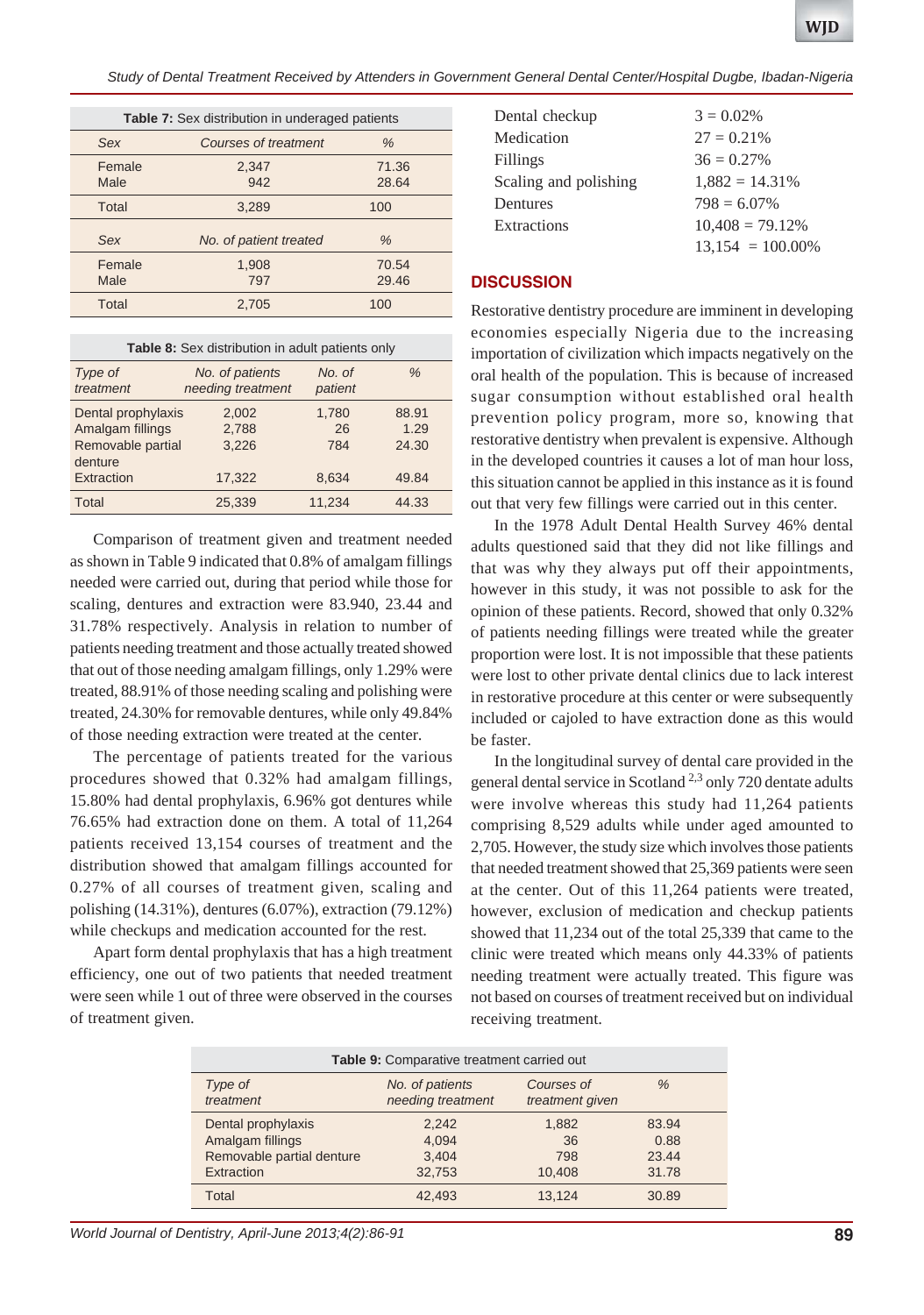More females than males were noted to have attended the dental center which, may be due to the fact that they had time at their disposal and also care for their dentition more than males. The ratio of adult female to male is slightly more that 3:1 whereas for the underaged the ratio is slightly more than 2:1. The reason for lower attendance noted in children might be due to the fact that the underaged usually relies on their parents to bring them to the clinics for treatment thus, their attendances may be due to the following factors:

- 1. Ability of parents to quickly find to bring them to clinic
- 2. Parents tend to care for their female siblings' dentition than the males
- 3. Male adolescents and young tend not to pay attention to pain like their female counterparts
- 4. Female children tend to have an earlier consciousness of their bodies or body features than males
- 5. The school system and time coupled with the opening hours of the dental center may not easily fit the schedule of parents or guardian.

In this study, cost of restorative procedures did not play any role because the cost of putting a filling is almost the same as that of extracting the tooth. It was discovered that there was no single case of crowing, post and core or root canal treatment during this period.

The rate of extraction is very alarming considering the fact that it forms 76.86% of all patients treated but based on courses of treatment it accounted for 79.31%. It therefore means that about 1,700 patients were having their teeth extracted yearly in this center alone which may lead to edentulous situation within a very short time in the population.

In a particular study of first visit patients the assessment of normative treatment needs showed that more males sought treatment than females with 55.4, 8.1 and 1.4% of patients seeking care for tooth ache, caries without concomitant pain and dental checkup respectively.<sup>9</sup>

The reason for the high rate of extraction was not deducible from the records as the actual causes of extraction were not indicated. The fact that a tooth is carious or has led to irreversible pulpitis should not be an indication for tooth removal neither should a carious tooth with pulpal involvement be an indication for its removal.

There is the need for reversal of these treatment patterns in the dental health care system in Nigeria at this level to prevent the population being rendered edentulous. It is also essential for proper enlightenment of the populace to early attendance as soon as a discomfort is noticed unlike what is the practice now that only severe pain brings the patient to the dentist. This seems to confirm the opinion expressed by Nuttal, $3$  that infrequent attenders tend to have many teeth removed during their rare visits to the dentists. It therefore seems likely that a large proportion of the edentulous population is made up of people who were infrequent dental attenders.

From the pattern observed above, it is clear that the problem of dental disease may be assuming an uncontrollable magnitude, if special attention is not paid to nip the problem in the bud.

- 1. Preventive measures have not been vigorously pursued.
- 2. No direct or indirect policy on fluoridation.
- 3. No direct government assistance in the developing countries as seen in the national health scheme of developed countries.
- 4. Dental prophylaxis has not been incorporated into the treatment plan as a routine.
- 5. The entire population is unaware of dental prophylaxis as routine to help prevent some dental diseases.
- 6. In addition to the above, there has been an alarming increase in availability and consumption of refined sugar and chocolates especially in children and young adults.
- 7. The cost of provision of dental treatment is high because all materials, instruments and equipments used in dentistry are imported and thus is heavily dependent on the economies of such developing countries and in Nigeria on the Dollar:Naira ratio.

In Nigeria today, there has been an increase in caries activity, but with the attitude of dental patients still largely remaining the same. From the records available, majority of these report to their dentists only after unbearable and severe pain or symptoms which refused to abate after several attempts at ameliorating the pain or symptoms through private medication or use of local herbs. Some of these patients usually doses not come back for checkup once the pain is relieved through medication or partial intervention from the dentist. $10$ 

There is clearly a benefit associated with being a frequent attender or being a checkup patient who shows up at least once in a year to see his dentist as this will help in detecting any disease in its earliest stages thus, controlling or influencing the course of the disease.

#### **CONCLUSION**

Frequent attenders were known to have more restorative and periodontal treatment than those who are infrequent attenders thus, the high extraction rate seen in the latter. This in addition to lack of dental preventive program, dental prophylaxis, fluoridation policy and increased influx of refined sugars, chocolates and consequent consumption of these culminated in the high loss of dentition being witnessed in this study.